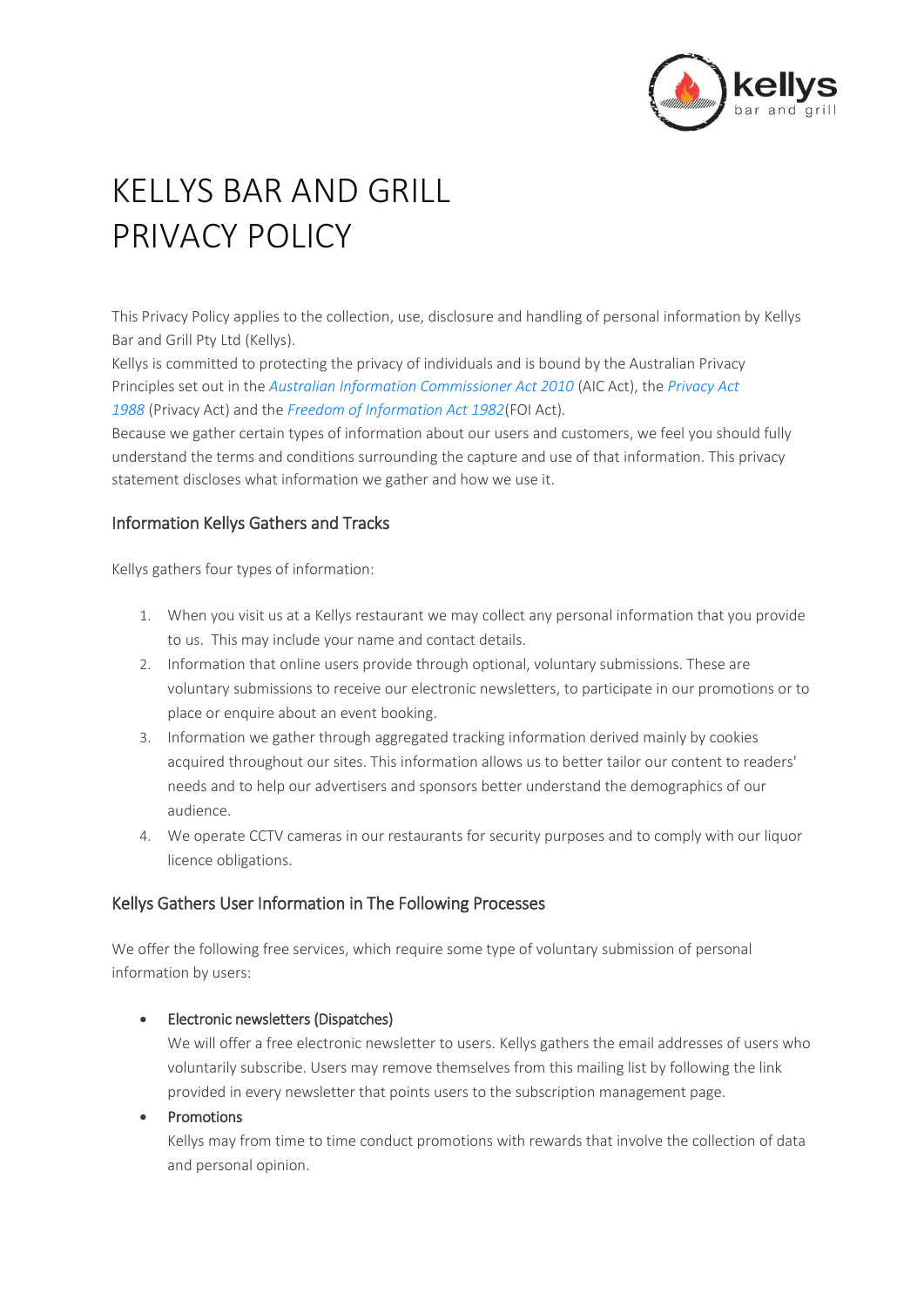

# Usage Tracking

Kellys tracks user traffic patterns throughout all of our sites. However, we do not correlate this information with data about individual users. Kellys sometimes tracks and catalogues the search terms that users use to reach our website, but this tracking is never associated with individual users. We use tracking information to determine which areas of our sites users like and don't like based on traffic to those areas. We do not track what individual users read, but rather how well each page performs overall. This helps us continue to build a better service for you.

## **Cookies**

We may place a text file called a "cookie" in the browser files of your computer. The cookie itself does not contain Personal Information although it will enable us to relate your use of this site to information that you have specifically and knowingly provided. But the only personal information a cookie can contain is information you supply yourself. A cookie can't read data off your hard disk or read cookie files created by other sites. Kellys uses cookies to track user traffic patterns (as described above). Our advertising system delivers a one-time cookie to better track ad impressions and click rates.

You can refuse cookies by turning them off in your browser. If you've set your browser to warn you before accepting cookies, you will receive the warning message with each cookie. You do not need to have cookies turned on to use this site. However, you do need cookies to participate actively in message boards, forums, polling and surveys.

## Use of Information

Kellys uses any information voluntarily given by our users to enhance their experience in our network of sites, whether to provide interactive or personalised elements on the sites or to better prepare future content based on the interests of our users.

As stated above, we use information that users voluntarily provide in order to send out electronic newsletters and to enable users to participate in promotions. We send out newsletters to subscribers on a regular schedule (depending on the newsletter), and occasionally send out special editions when we think subscribers might be particularly interested in something we are doing. Kellys never shares newsletter mailing lists with any third parties, including advertisers, sponsors or partners.

We use tracking information to determine which areas of our sites users like and don't like based on traffic to those areas. We do not track what individual users read, but rather how well each page performs overall. This helps us continue to build a better service for our customers. We track search terms entered in Search function as one of many measures of what interests our users. But we don't track which terms a particular user enters.

# Sharing of the Information

We will not share information about individual users with any third party, except to comply with applicable law or valid legal process or to protect the personal safety of our users or the public.